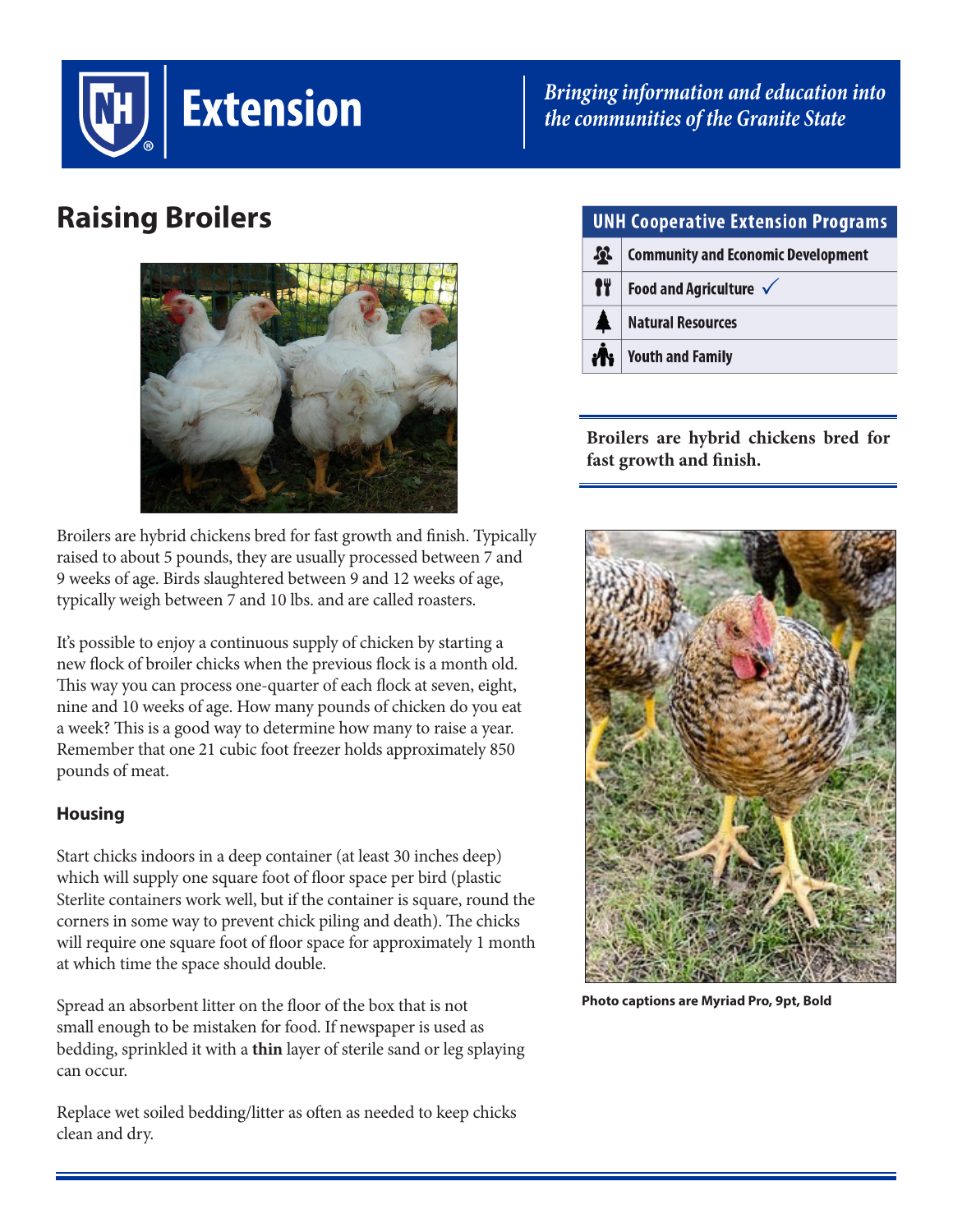### **Brooding**

Chicks cannot self-regulate their body temperature until they are 14 days old. This means that in their first two weeks of life they are extremely sensitive to variations in temperature and that they are easily overheated or chilled. Maintain a temperature at chick level of approximately 90 to 95 degrees F. Don't guess! Use a thermometer. An infrared bulb securely suspended from above that can be lowered or raised as needed to regulate the ambient air temperature should be used. Incandescent lights can also be use. *REMEMBER these heat sources combined with the dry bedding can cause fire so take proper precautions to keep your family and animals safe.* Drop the temperature 5 degrees per week until you reach 70 degrees at which time birds should be fledged so the lights should no longer be needed at night (approximately 5 weeks of age depending on the season of the year and facilities birds are kept in. Contact your local extension for more information).

### **Feeding and Watering**

The most important nutrient to provide new chicks with is water. Just before hatching, chicks absorb the rest of the egg yolk contained in their egg. This nutrient rich food will sustain them for approximately 3 days. Therefore, making sure water is in place in the brooder for when the chicks arrive is more important than having food available. As each bird goes into the brooder, dip the beak into the water so they can get a small drink and hopefully learn where the water source is. Placing colored glass marbles in the trough can encourage chicks to peck at the water and learn to drink from it. Monitor the birds carefully at first and when you believe all have learned to drink, then you can put the food in the brooder (no later than the end of the 2nd day). These steps can prevent chicks from getting pasting by preventing the birds from filling up on feed and not drinking the water like they should. **Without water in their system, they cannot correctly digest their food, which leads to pasting.** *Incorrect brooder temperatures is also another factor that can lead to pasting.*

To be successful raising broilers, use medicated chick starter when you get the chicks home (100lbs of starter is enough to start 25 broiler chicks). After 2 weeks birds can go on broiler grower and at no less than 42 days birds can go on finisher.

Open containers like cardboard egg cartons can be used to supply food for the first three or four days but these open containers should be switched to limited access containers to prevent chicks from standing in feed and defecating in it. Proper chick feeders are readily available at feed stores.

**The most important nutrient to provide new chicks with is water.**